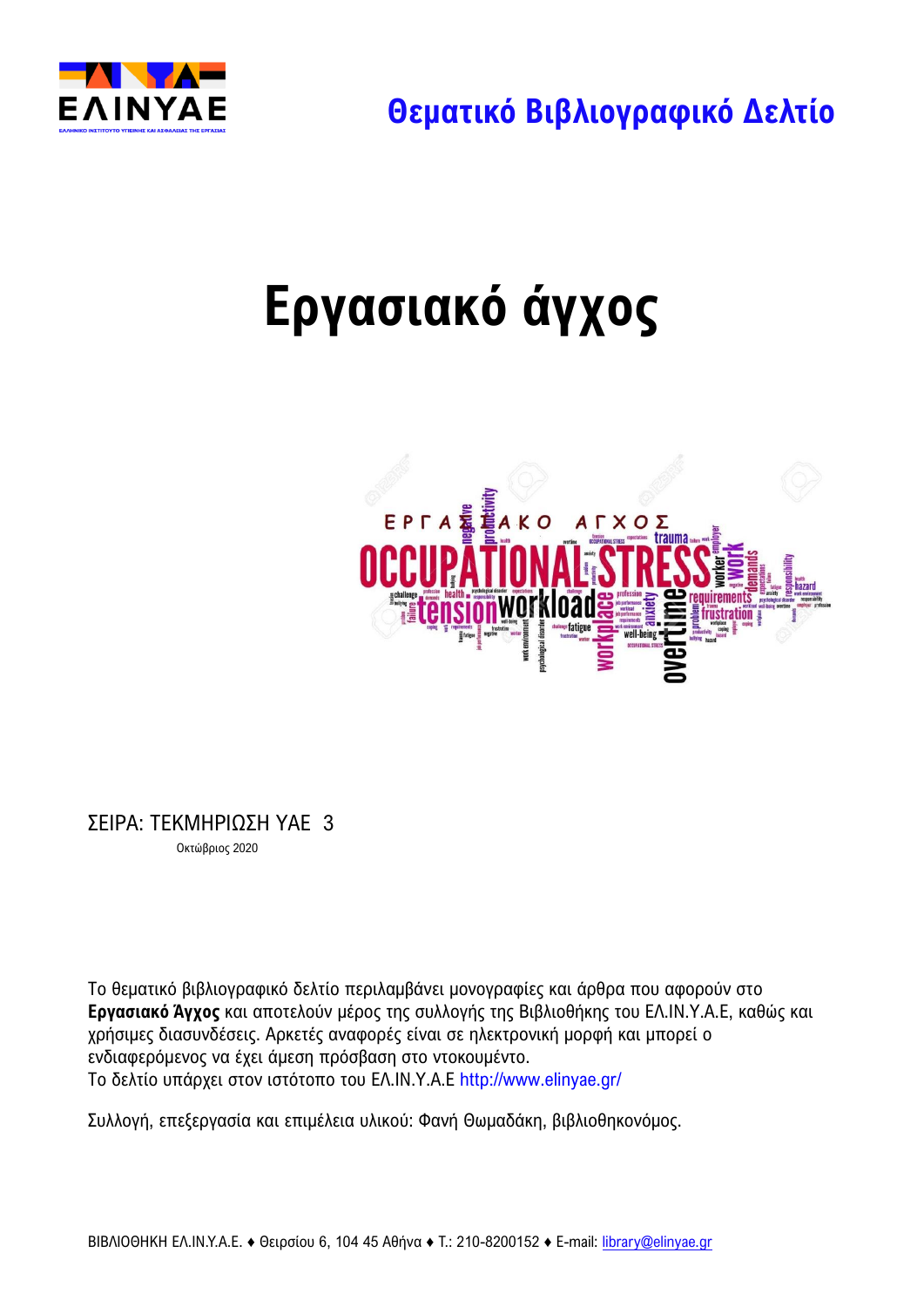

# **Π ε ρ ι ε χ ό μ ε ν α**

# **ΒΙΒΛΙΟΓΡΑΦΙΑ**

**Acoustics and psychosocial environment in intensive coronary care/** V. Blomkvist ...[et.al.], Occupational and Εnvironmental Μedicine, 2005, 62, e1, 9 p. (Ειδική συλλογή άρθρων 425)

**Alcohol abuse : the hidden diagnosis. Issues such as stress in the workplace dominate the headlines, yet it is estimated that the relatively low-profile problem of alcohol abuse affects one in ten workers/** B. Coldwell, Occupational Ηealth, 1996, 48(11), 392-394

**An appraisal of key factors in the implementation of occupational stress intreventions/** K. Nytro, ...[et.al.], Work and Stress, 2000, 14(3), 213-225

**Assessment of psychic stress factors at work/** FIOH ; A.-L. Elo, S. Hinkkanen. - Helsinki : FIOH, 1986. - 40 p. ISBN 951-801-533-3 (3252)

**Association between job stress and depression among Japanese employees threatened by job loss in a comparison between two complementary job-stress models/** A. Tsutsumi ...[et.al], Scandinavian Journal of Work, Environment and Health, 2001, 27(2), 146-153 [https://www.sjweh.fi/show\\_abstract.php?abstract\\_id=602](https://www.sjweh.fi/show_abstract.php?abstract_id=602) (Πρόσβαση, 02/10/2020)

**An attribution model of teachers' occupational stress and job satisfaction in a large educational system/** J. McCormick, Work and Stress, 1997, 11(1), 17-32

**Auditing stress/** L.T. Wall, Occupational Medicine, 1999, 49(5), 343-344

**Automation work organisation and occupational stress/** ILO. - Geneva : ILO, 1984. -- 188 p. ISBN 92-2-103866-1 (949)

**Burnout in greek teachers : main findings and validity of the Maslach Burnout inventory**/ A. Kantas, E. Vassilaki, Work and Stress, 1997, 11(1), 94-100

**Calculating the cost of work-related stress and psychosocial risks European Risk Observatory Literature Review**/ EU-OSHA.- Luxembourg: Publications Office of the European Union, 2014 [https://osha.europa.eu/en/publications/literature\\_reviews/calculating-the-cost-of-work-related-stress-and](https://osha.europa.eu/en/publications/literature_reviews/calculating-the-cost-of-work-related-stress-and-psychosocial-risks)[psychosocial-risks](https://osha.europa.eu/en/publications/literature_reviews/calculating-the-cost-of-work-related-stress-and-psychosocial-risks) (Πρόσβαση, 14/10/2020)

**A case for stress councelling : counselling has acquired a dubious reputation due to over-exposure in the press/** C. Spiers, Occupational Health, 1997, 49(3), 98-100

**Causes and management of stress at work**/ S. Michie, Occupational and Environmental Medicine, 2002, 59(1), 67-72 <https://www.ncbi.nlm.nih.gov/pmc/articles/PMC1740194/pdf/v059p00067.pdf> (Πρόσβαση, 02/10/2020)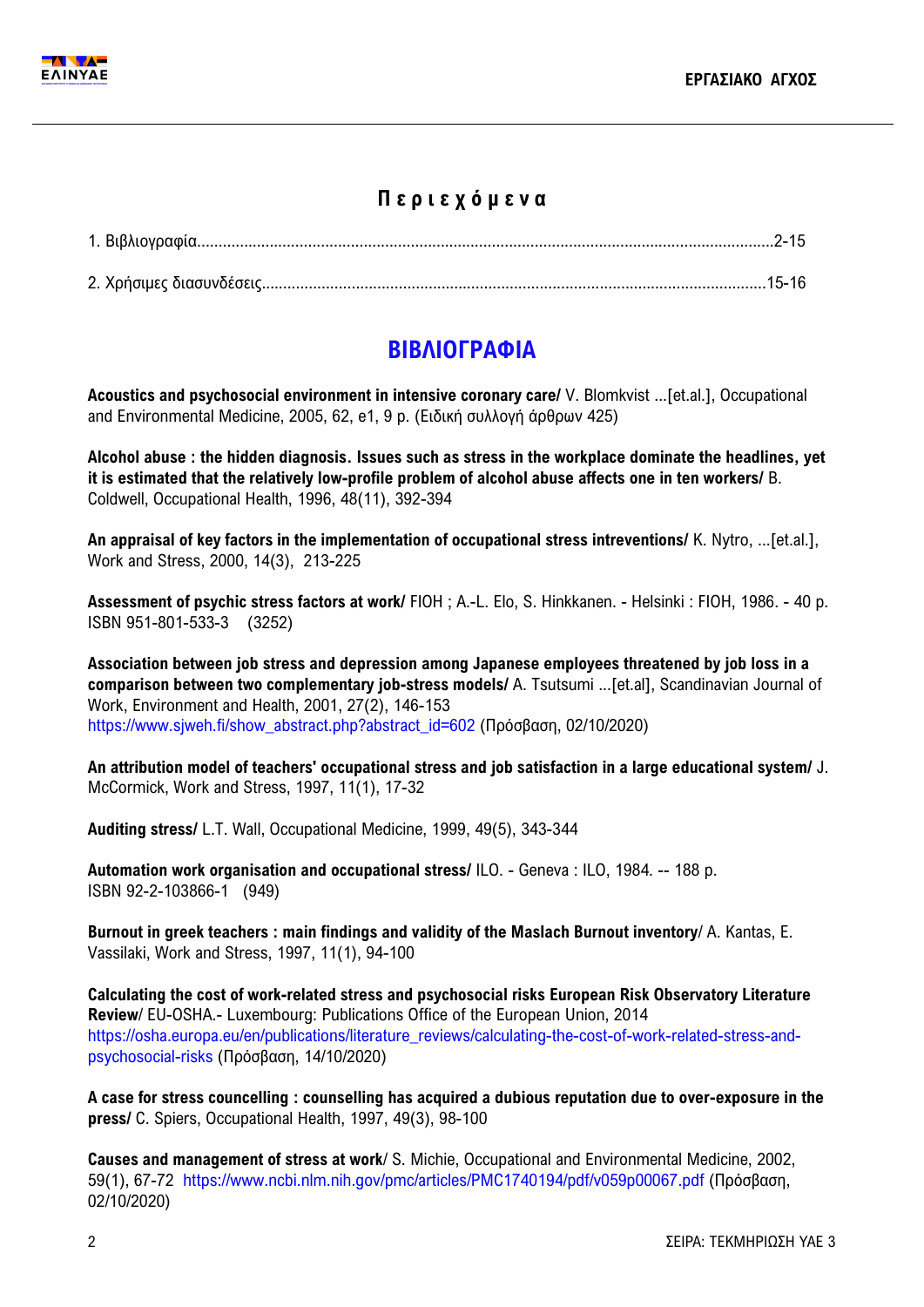

**A comprehensive questionnaire measure of driver stress and affect /** G. Matthews ...[et.al.], Τμήμα του: Traffic and transport psychology / T. Rothengatter, E.C. Vaya, (eds.) (Ειδική συλλογή άρθρων 379)

**Conditions of work digest. 11/2, Preventing stress at work** / ILO. - Geneva : ILO, 1992. - 275 σ. ISBN 92-2-108265-2 (731)

**Counselling is not enough : V.B. reports on the importance of stress auditing to assess occupational pressures and potential hazards, and he warns that over- reliance on stress counselling could actually increase an employer's potential legal liability/** V. Bloom, Occupational Health, 1996, 48(7), 252-253

**COVID-19 and employees' mental health : stressors, moderators and agenda for organizational actions**/ S. Hamouche, Emerald Open Research, 2020, 2, 15 p. <https://www.ncbi.nlm.nih.gov/pmc/articles/PMC7342058/pdf/emeraldopenres-2-14621.pdf>(Πρόσβαση, 29/09/2020)

**Critical incident stress management in aviation/** J. Leonhardt, J. Vogt (eds.).- Hampshire : Ashgate, c2006. xiv, 180 p. ISBN 0-7546-4738-2 (4928, 5629)

**Daily work stress, mood and interpersonal job performance : a mediational model /** W. Stewart, J. Barling, Work and Stress, 1996, 10(4), 336-351

**The danish psychosocial work environment and symptoms of stress : the main, mediating and moderating role of sense of coherence/** K. Albertsen, M.L. Nielsen, V. Borg, Work and stress, 2001, 15(3), 241-253

**Describing the impact of occupational stress on employees performances during COVID-19 pandemic**/ N.R.A. Rahman, Z. Ibrahim, International Journal of Business Society, 2020, 4(6), 68-73

**Development and implementation of a participative intervention to improve the psychosocial work environment and mental health in an acute care hospital** / R. Bourbonnais, …[et.al.], Occupational and Environmental Medicine, 2006, 63(5), 326-334

**Disciplined police officer not entitled to stress award**/ A. Buckman, Occupational Health Review, 2001, (92), 28-29

**Disturbed sleep and fatigue in occupational burnout/** M. Ekstedt M., …[et.al.] Scandinavian Journal of Work Environmental Health, 2006, 32(2), 121-131

**Do health checks cause stress?/** J. McEwen, Occupational Medicine, 1999, 49(5), 319-323

**Downsizing, role demands, and job stress**/ P. Orris, ...[et.al.], Occupational and Environmental Medicine, 1999, 41(4), 289-293

**Effectiveness of a participative intervention on psychosocial work factors to prevent metal health problems in a hospital setting/** R. Bourbonnais, …[et.al.] Occupational and Environmental Medicine, 2006, 63(5), 335- 342

**Effects of neuroticism, extraversion, circadian type and age on reported driver stress /** C. Langford, A. I. Glendon, Work and stress, 2002, 16(4), 316-334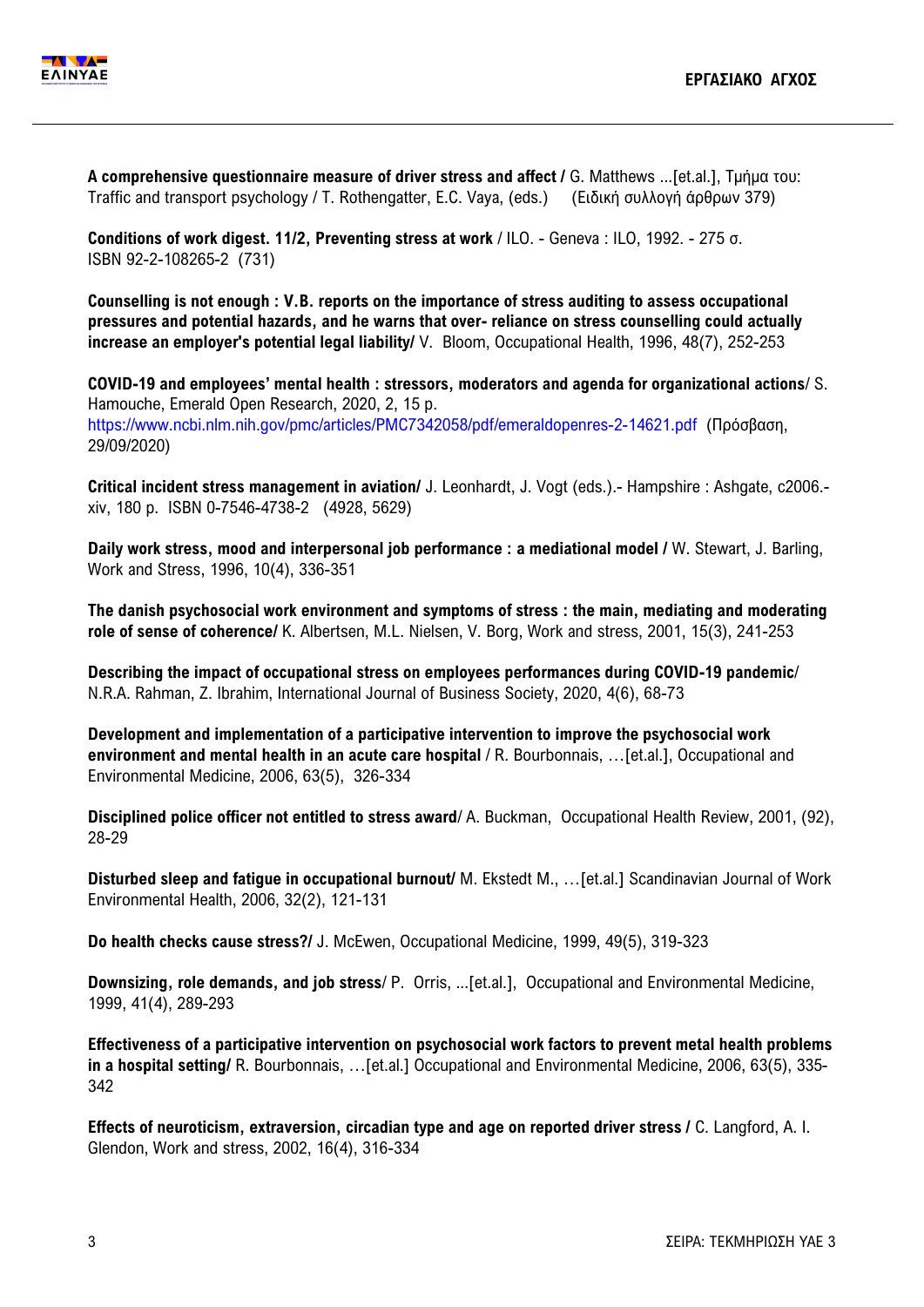

**Employee reactions to behavioural control under conditions of stress : the moderating role of self-efficacy/**  N.L. Jimmieson, Work and Stress, 2000, 14(3), 262-280

**Encyclopedia of stress /** G. Fink (ed.).- 2 η εκδ.- Amsterdam : Elsevier, 2007.- 4 vls ISBN 978-0-12-088503-9

**The European Commission's guidance on work-related stress : from words to action /** L. Levi, ΤUTB Newsletter, 2002, (19-20), 12-17

**Exposure to stress: occupational hazards in hospitals**/ CDC/NIOSH, 2008 <https://www.cdc.gov/niosh/docs/2008-136/pdfs/2008-136.pdf> (Πρόσβαση, 04/10/2020)

**Four-stage process model of the core factors of burnout : the role of work stressors and work-related resourses /** J. Glaser, A. Bussing, Work and Stress, 2000, 14(4), 329-346

**Handbook of work stress /** J. Barling, E. K. Keloway, M.R. Frone (eds.).- Thousand Oaks : Sage Publications, c2005.- 710 p. ISBN 0-7619-2949-5

**High anxiety : despite 81 per cent of managers experiencing symptoms of stress, fewer than one in 10 organisations take action. But unless companies learn how to lead by example and keep pressure at manageable levels, ... /** K. Rouy, Occupational health, 2000, 52(8), 23-25

**Is higher resilience predictive of lower stress and better mental health among corporate executives?**/ C.A. Kermott, …[et.al.], PLoS One, 2019, 14(6) <https://journals.plos.org/plosone/article?id=10.1371/journal.pone.0218092> (Πρόσβαση, 30/09/2020)

**How do job stress and ergonomic factors impact clinic visits in acute low back pain? A prospective study /**  M. Feuerstein, …[et.al.], Journal of Occupational and Environmental Medicine, 2006, 48(6), 607-614

**How to deal with stress in organizations? : a health perspective on theory and practice** / T. Theorell, Scandinavian Journal of Work, Environment and Health, 1999, 25(6), 616-624

**How to juggle job stress: safety managers share their secrets/** S. Graham, Safety+Health,1997,155(4),32-39

**How to tackle psychososial issues and reduce work-related stress/** European Agency for Safety and Health at Work. - Luxemburg : Office for Official Publications of the European Communities, 2002. - 127 p. ISBN 92-9191-009-0 (4493, 4494)

**Identification of Causes of the Occupational Stress for Health Providers at Different Levels of Health Care/**  [N. Trifunovic,](https://www.ncbi.nlm.nih.gov/pubmed/?term=Trifunovic%20N%5BAuthor%5D&cauthor=true&cauthor_uid=28974827) [Z. Jatic,](https://www.ncbi.nlm.nih.gov/pubmed/?term=Jatic%20Z%5BAuthor%5D&cauthor=true&cauthor_uid=28974827) [A.D. Kulenovic,](https://www.ncbi.nlm.nih.gov/pubmed/?term=Kulenovic%20AD%5BAuthor%5D&cauthor=true&cauthor_uid=28974827) Medical Archives, 2017, 71(3), 169-172 <https://www.ncbi.nlm.nih.gov/pmc/articles/PMC5585796/>(Πρόσβαση, 01/10/2020)

**The impact of a participatory organizational intervention on job stress in community health care institutions/** A. Mikkelsen, P.O. Saksvic, P. Landsbergis, Work and Stress, 2000, 14(2), 156-170

**The impact of negative affectivity on stressor-strain relations : a replication and extension/** P.E. Spector, S.M. Jex, Work and Stress, 1996, 10(1), 36-45

**The impact of new technology on workers and patients in the health services: physical and psychological stress/** European Foundation for the Improvement of Living and Working Conditions. - Luxembourg : [Office for Official Publications of the European Communities,](https://www.preventionweb.net/organizations/3412) 1987.- 117p. ISBN 92-825-6797-4 (684)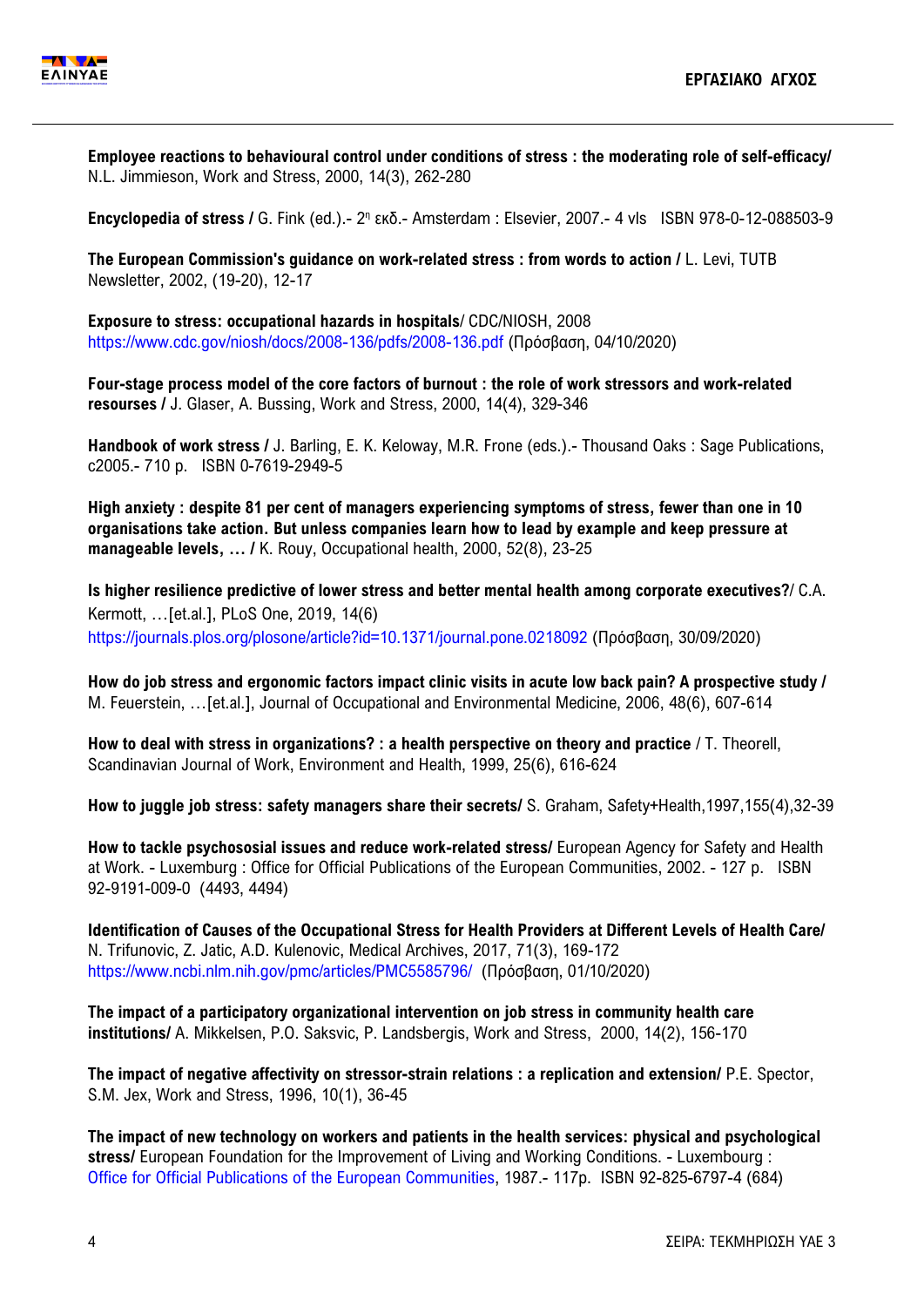

**The influences of gender and grade on perceived work stress and job satisfaction in white collar employees/** J. Rick, A. Guppy, Work and Stress, 1996, 10(2), 154-164

**Job stress/** J.H. Hamphrey. - Boston : Allyn & Bacon, 1998. - ix, 111 p. ISBN 0-205-27202-9 (3674)

**Job stress, fatigue, and job dissatisfaction in Dutch lorry drivers : towards an occupation specific model of job demands and control/** E.M. de Croon ...[et.al.], Occupational and Environmental Medicine, 2002, 59(6), 356-361

**Job stress, job strain and psychological withdrawal among Dutch university staff : towards a dual-process model for the effects of occupational stress/** I. Van Iersel - Van Silfhout, P. Schreurs, T. Taris, Work and Stress, 2001, 15(4), 283-296

**Lack of reciprocity among Dutch teachers : validation of reciprocity indices and their relation to stress and well-being** / J. Van Horn, W. Schaufeli, T. Taris, Work and Stress, 2001, 15(3), 191-213

**Lay theories of work stress/** A. Furnham, Work and Stress, 1997, 11(1), 68-78

**Long-term effectiveness of stress management at work: effects of the changes in perceived stress reactivity on mental health and sleep problems seven years later**/ R.M. Herr, …[et.al.], International Journal of Environmental Research and Public Health, 2018, 15(2), 12 p. <https://www.ncbi.nlm.nih.gov/pmc/articles/PMC5858324/pdf/ijerph-15-00255.pdf> (Πρόσβαση, 02/10/2020)

**Managing job stress in the Netherlands/** W.B. Schaufeli and M.A.J. Kompier, TUTB Newsletter, 2002, (19- 20), 31-37

**Managing stress/** D. Fontana.- Leicester : British Psychological Society, 1997.- ix, 118 p.- (Problems in practice) ISBN 0-901715-98-0 (4926, 5634)

**Managing stress : emotion and power at work/** T. Newton, J.Handy, S. Fineman. - London : SAGE, 1996. - 179 σ. ISBN 0-8039-8644-0 (2992)

**Managing stress at work: a Danish model**/ S. Pickvance, Occupational Health Review, 2001, (91), 27-28

**Managing the causes of work related stress : a step-by-step approach using the management standards.-** 2 nd ed.- Sudbury, Suffolk : HSE, c2007.- iv, 46 p. ISBN 978-0-7176-6273-9

**Managing the risk of workplace stress : health and safety hazards /** S. Clarke, C.L. Cooper.- London : Routledge, c2004.- viii, 197 p. ISBN 0-415-29709-5 (4888, 6675)

**Managing work-related psychological risks during the COVD-19 pandemic.-** Geneva : ILO, 2020.- 36 p. ISBN: 9789220323748 (print) 9789220323731 (web pdf) [https://www.ilo.org/wcmsp5/groups/public/--](https://www.ilo.org/wcmsp5/groups/public/---ed_protect/---protrav/---safework/documents/instructionalmaterial/wcms_748638.pdf) [ed\\_protect/---protrav/---safework/documents/instructionalmaterial/wcms\\_748638.pdf](https://www.ilo.org/wcmsp5/groups/public/---ed_protect/---protrav/---safework/documents/instructionalmaterial/wcms_748638.pdf) (Πρόσβαση, 04/10/2020)

**Managing workplace stress/** C.L. Cooper, S. Cartwright. - Thousand Oaks : SAGE, 1997. - 185 p. ISBN 0-7619-0193-0 (2982)

**Managing workplace stress : a best practice blueprint/** St. Williams, L. Cooper.- Chichester : John Wiley & Sons, c2002.- xiv, 146 p. ISBN 0-470-84287-3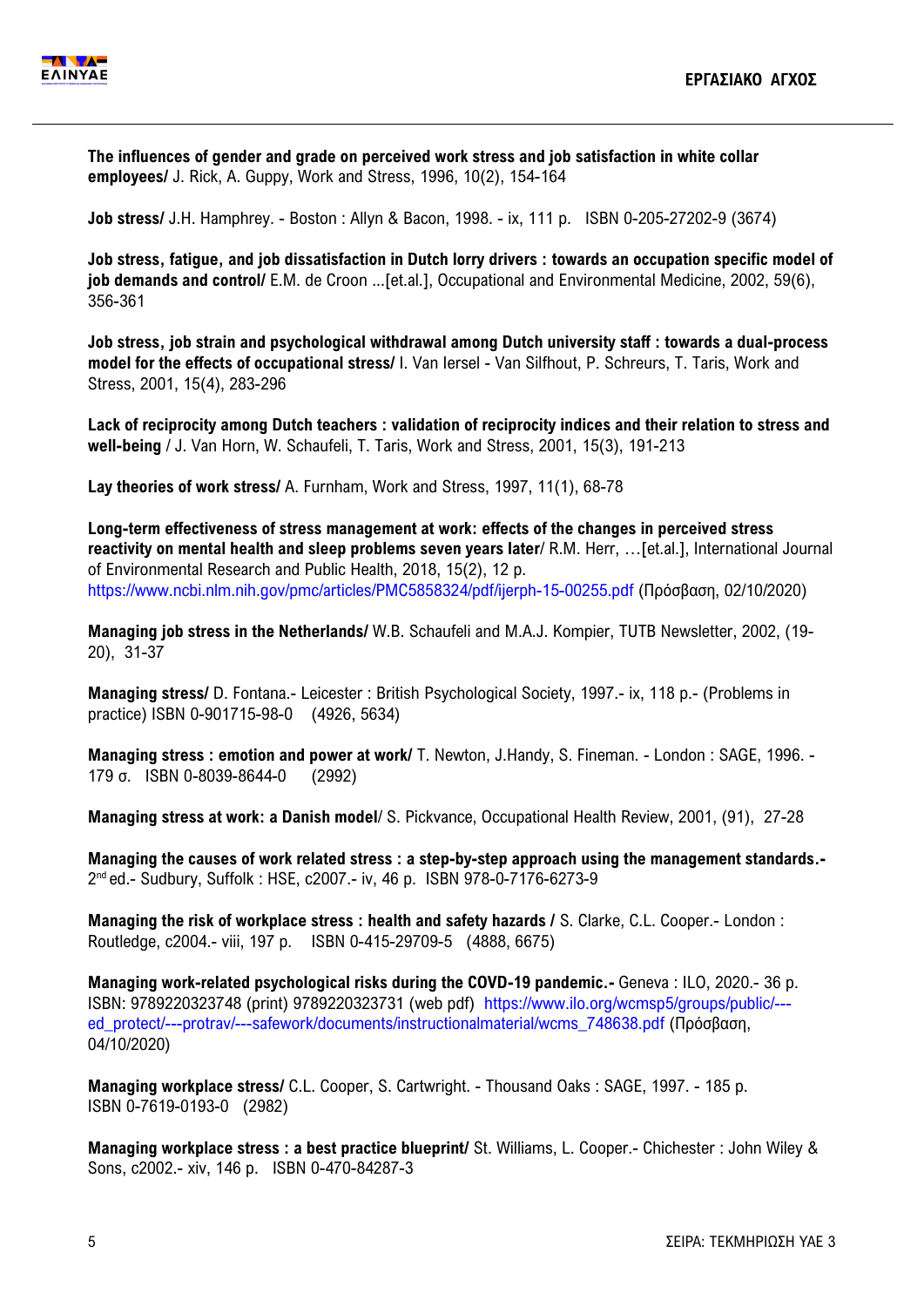

**A model for assessing the costs of stressors at national level : socio-economic costs of work stress in two EU member states/** Per Lunde-Jensen, Lennart Levi. - Luxemburg : Office for Official Publications of the European Communities, 1996. - 82 p. ISBN 92-827-8386-3 (2574, 2575)

**Modification of pathological type A as worksite stress management and disease prevention intervention /**  D. Zolnierczyk-Zreda, International Journal of Occupational Safety and Ergonomics. 2000, 6(2), 169-188

**Modifying type A in a nonclinical population of polish managers/** D. Zolnierczyk-Zreda, R. Cieslak, International Journal of Occupational Safety and Ergonomics, 2001, 7(3), 309-332

**MSD, stress : expanding discretion/** P. Douillet, J.-M. Schweitzer, TUTB Newsletter, 2002, (19-20), 57-58

**Neck, shoulder, and hand and wrist pain among administrative employees : relation to work-time organization and psychosocial factors at work/** A. Lerover, ..[et.al.], Journal of Occupational and Environmental Medicine, 2006, 48(3), 326-333

**New stressors, new remedies/** J. Firth-Cozens, Occupational Medicine, 2000, 50(3), 199-201

**Nurses' representation of the perceived causes of work-related stress : a network drawing approach/** S. Muncer, ...[et al.], Work and Stress, 2001, 15(1), 40-52

**Occupational injury and stress/** J.J. Johnston, Journal of Occupational and Environmental Medicine, 1995, 37(10), 1199-1203

**Occupational overuse syndrome and the effects of psychosocial stressors on keyboard users in the newspaper industry/** C. Stephens, M. Smith, Work and Stress, 1996, 10(2), 141-153

**Occupational stress : a comprehensive review of the top 50 annual and lifetime cited articles**/ B. Nowrouzi, C. Nguyen, J. Casole, Workplace Health and Safety, 2017, 65(5), 197-209 <https://journals.sagepub.com/doi/pdf/10.1177/2165079916666300> (Πρόσβαση, 01/10/2020)

**Occupational stress : a practical approach/** K. Addlen (ed.).- Oxford : Butterworth-Heinemann, 1997. - xiv, 335 p. ISBN 0-7506-2948-7 (3670)

**Occupational Stress: Preventing Suffering, Enhancing Wellbeing**/ [J.C. Quick,](https://www.ncbi.nlm.nih.gov/pubmed/?term=Quick%20JC%5BAuthor%5D&cauthor=true&cauthor_uid=27136575) [D.F. Henderson](https://www.ncbi.nlm.nih.gov/pubmed/?term=Henderson%20DF%5BAuthor%5D&cauthor=true&cauthor_uid=27136575) ; C. Cooper (Academic ed.), Environmental Research and Public Health, 2016, 13(5), 459, 11 p. <https://www.ncbi.nlm.nih.gov/pmc/articles/PMC4881084/pdf/ijerph-13-00459.pdf> (Πρόσβαση, 01//10/2020)

**Occupational stress among staff nurses**/ P. Sharma, …[et.al.], Indian Journal of Occupational and Environmental Medicine, 2014, 18(2), 52-56<https://www.ncbi.nlm.nih.gov/pmc/articles/PMC4280777/> (Πρόσβαση, 01/10/2020)

**Occupational stress and employees complete mental health : a cross-cultural empirical study**/ A.M. Fortesw, L. Tian, E.S. Huebner, Environmental Research and Public Health, 2020, 17(10), 3629, 18 p. <https://www.ncbi.nlm.nih.gov/pmc/articles/PMC7277686/pdf/ijerph-17-03629.pdf> (Πρόσβαση, 01//10/2020)

**Occupational stress in the service professions/** M.F. Dollard, A.H. Winefield, H.R. Winefield.- London : Taylor & Francis, c2003.- x, 423 p. ISBN 0-415-26760-9 (4895, 5179, 6770)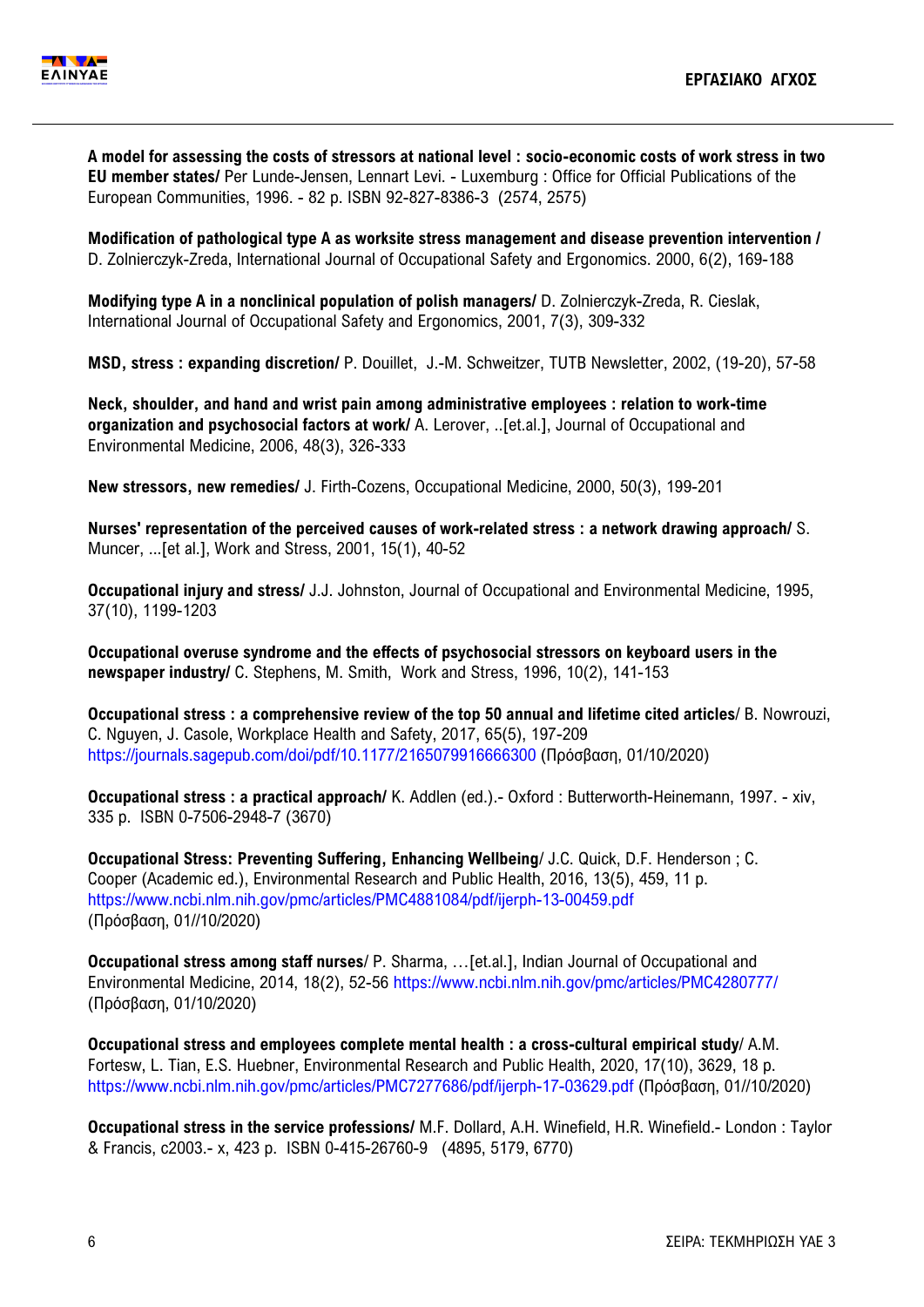

**Occupational stress in universities : staff perceptions of the causes, consequences and moderators of stress/** N.Gillespie, ...[et.al], Work and Stress, 2001, 15(1), 53-72

**Occupational stress management and burnout interventions in nursing and their implications for health work environments : a literature review**/ B. Nowrouzi, …[et.al.], Workplace Health and Safety, 2015, 63(7), 308-315<https://journals.sagepub.com/doi/10.1177/2165079915576931> (Πρόσβαση, 04/10/2020)

**Occupational stress management programmes : a practical overview of published effect studies/** H. Van der Hek, H.N. Plomp, Occupational Medicine, 1997, 47(3), 133-141

**Occupational stress, mental health and coping among information technology professionals**/ J.V. Rao, K. Chandraiah, Indian Journal of Occupational and Environmental Medicine, 2012, 16(1), 22-26 <https://www.ncbi.nlm.nih.gov/pmc/articles/PMC3482704/>(Πρόσβαση, 01/10/2020)

**Occupational stress questionnaire(OSQ) : user's instructions/** K. Lindstrom, ...[et.al.]. - Helsinki : FIOH, 1992. - 60 p. ISBN 951-801-965-7 (1649, 3257)

**Overcoming mail-sorting overload : recommendations from this study in a Virginia post office can reduce cognitive demands and occupational stresses on postal employees/** J. Saleem, M. Kirst, Ergonomics in Design, 2000, 8(1), 10-17

**Overwork and stress top worker's poll of concerns : modern management techniques, long hours and today's hire and fire culture are stressing workers to breaking point, the Trades Union Congress has said following an analysis of its survey of the UK's safety reps,** Health and Safety Europe, Oct. Nov.1996, 14-15

**Perceived risk from occupational stress : a survey of 15 European countries/** K. Daniels, Occupational and Environmental Medicine, 2004, 61(5), 467-470

**Perceptions of the importance and control of professional problems in the clinical setting/** G. Maupome ...[et.al.], International Journal of Occupational Safety and Ergonomics, 2001, 7(3), 247-262

**Perceptions of work stress causes and effective interventions in employees working in public, private and non-governmental organisations: a qualitative study**/ K. Bhui, …[et.al.], BJPsych Bulletin (2016), 40, 318- 325 [https://www.ncbi.nlm.nih.gov/pmc/articles/PMC5353523/pdf/pbrcpsych\\_40\\_6\\_008.pdf](https://www.ncbi.nlm.nih.gov/pmc/articles/PMC5353523/pdf/pbrcpsych_40_6_008.pdf) (Πρόσβαση, 01/10/2020)

**A process evaluation of individual and organizational occupational stress and health interventions/** Per Oystein Saksvik, ...[et al.], Work and Stress, 2002, 16(1), 37-57

**Psychological stress in the workplace/** T.A. Beehr. - London: Routledge, c1995.- 258 p. ISBN 0-415-09426-7 (1029)

**Psychopathology in the workplace : recognition and adaptation /** J.C. Thomas, M. Hersen (eds.).- New York : Brunner-Routledge, c2004.- xii, 365 σ. ISBN 0-415-93379-X

**Psychosocial risks and stress at work**/ European Agency for Safety and Health at Work <https://osha.europa.eu/en/themes/psychosocial-risks-and-stress> (Πρόσβαση, 06/10/2020)

**Psychosocial risks and work-related stress: risk assessment**/ OSHWIKI, 2017 [https://oshwiki.eu/wiki/Psychosocial\\_risks\\_and\\_work-related\\_stress:\\_risk\\_assessment](https://oshwiki.eu/wiki/Psychosocial_risks_and_work-related_stress:_risk_assessment) (Πρόσβαση, 06/10/2020)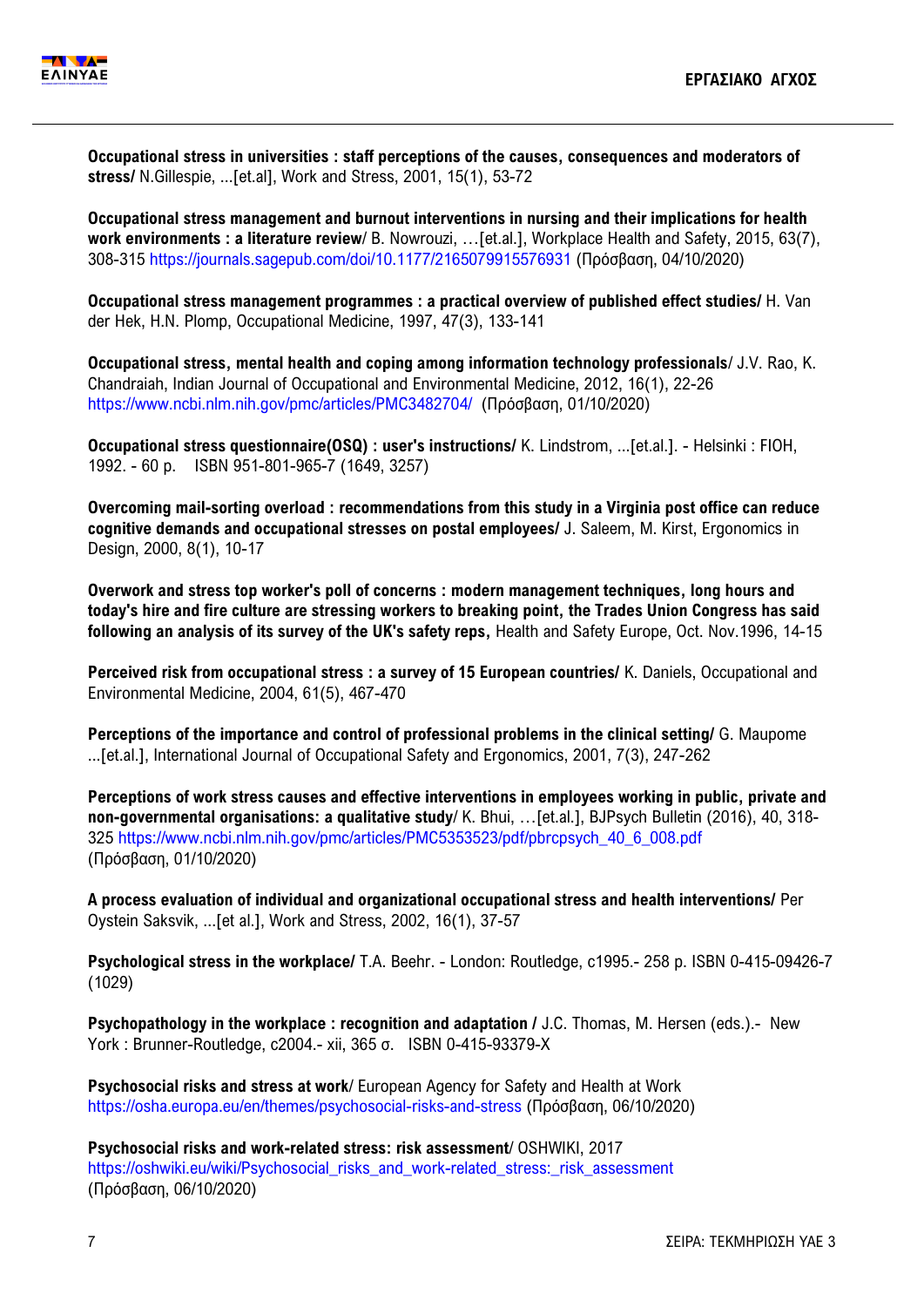

**Psychosocial risks, stress and violence in the world of work**/ ILO, International Journal of LAbour Research, 2016, 8(1-2), 127p. [http://www.oit.org/wcmsp5/groups/public/---ed\\_dialogue/--](http://www.oit.org/wcmsp5/groups/public/---ed_dialogue/---actrav/documents/publication/wcms_551796.pdf) [actrav/documents/publication/wcms\\_551796.pdf](http://www.oit.org/wcmsp5/groups/public/---ed_dialogue/---actrav/documents/publication/wcms_551796.pdf) (Πρόσβαση, 14/10/2020)

**Psychosocial work stress and pregnancy-induced hypertension / P.A. Landsbergis, M.C. Hatch,** Epidemiology, 1996, 7(4), 346-351

**Racial discrimination, ethnicity and work stress/** E. Wadsworth, …[et.al.], Occupational Medicine Advance Access published online on August 23, 2006 <http://occmed.oxfordjournals.org/cgi/reprint/kql088v1> (Πρόσβαση, 06/10/2020)

**A re-analysis of the occupational stress indicator/** A.J. Davis, Work and stress, 1996, 10(2), 174-182

**Readings in stress management/** R. Cumming III. - USA: American Society of Safety Engineers, 1985. – 44 p. ISBN 0-939874-69-5 (598)

**La recherche s'interesse au stress : les britanniques demarrent de nouvelles etudes sur le stress, annonce la lettre d'information publiee en aout dernier par le HSC, la Commission britannique pour la sante et la securite/** J.-C. Morain, Travail & Securite, 1997, (567), p. 9

**Reported incidence and precipitating factors of work-related stress and mental ill-health in the United Kingdom (1996-2001)/** N.M. Cherry, Y. Chen, J.C. McDonald, Occupational Medicine, 2006, 56(6), 414-421

**Risk of affective and stress related disorders among employees in human service professions**/ J. Wieclaw, …[et.al.], Occupational and Environmental Medicine, 2006, 63(5), 314-319

**The role of stress and social support in sick building syndrome/** M.B. Mendelson, V.M. Catano, K. Kelloway, Work and Stress, 2000, 14(2), 137-155

**Salivary cortisol and self-reported stress among persons with environmental annoyance/** F. Carlsson, …[et.al.], Scandinavian Journal of Work Environmental Health, 2006, 32(2), 109-120

**The scale of perceived occupational stress/** A. Smith, Occupational Medicine, 2000, 50(5), 294-298

**Self perceived work related stress and the relation with salivary IgA and lysozyme among emergency department nurses/** Y. Yang ...[et.al.], Occupational and Environmental Medicine, 2002, 59(12), 836-841

**Self-reported stress and reproductive health of female lawyers**/ S. Samuels, ...[et.al.], Journal of Occupational and Environmental Medicine, 1997, 39(6), 556-568

**The social construction of the meaning of acute stressors : a qualitative study of the personal accounts of police officers using a stress councelling service/** P. Dick, Work and Stress, 2000, 14(3), 226-244

**Social construction of work stress : Australian newsprint media portrayal of stress at work, 1997-98**/ K.A. Lewig, M.F. Dollard, Work and Stress, 2001, 15(2), 179-190

**SOS stress at work : costs of workplace stress are rising, with depression increasingly common,** World of Work, 2000, 37, 4-5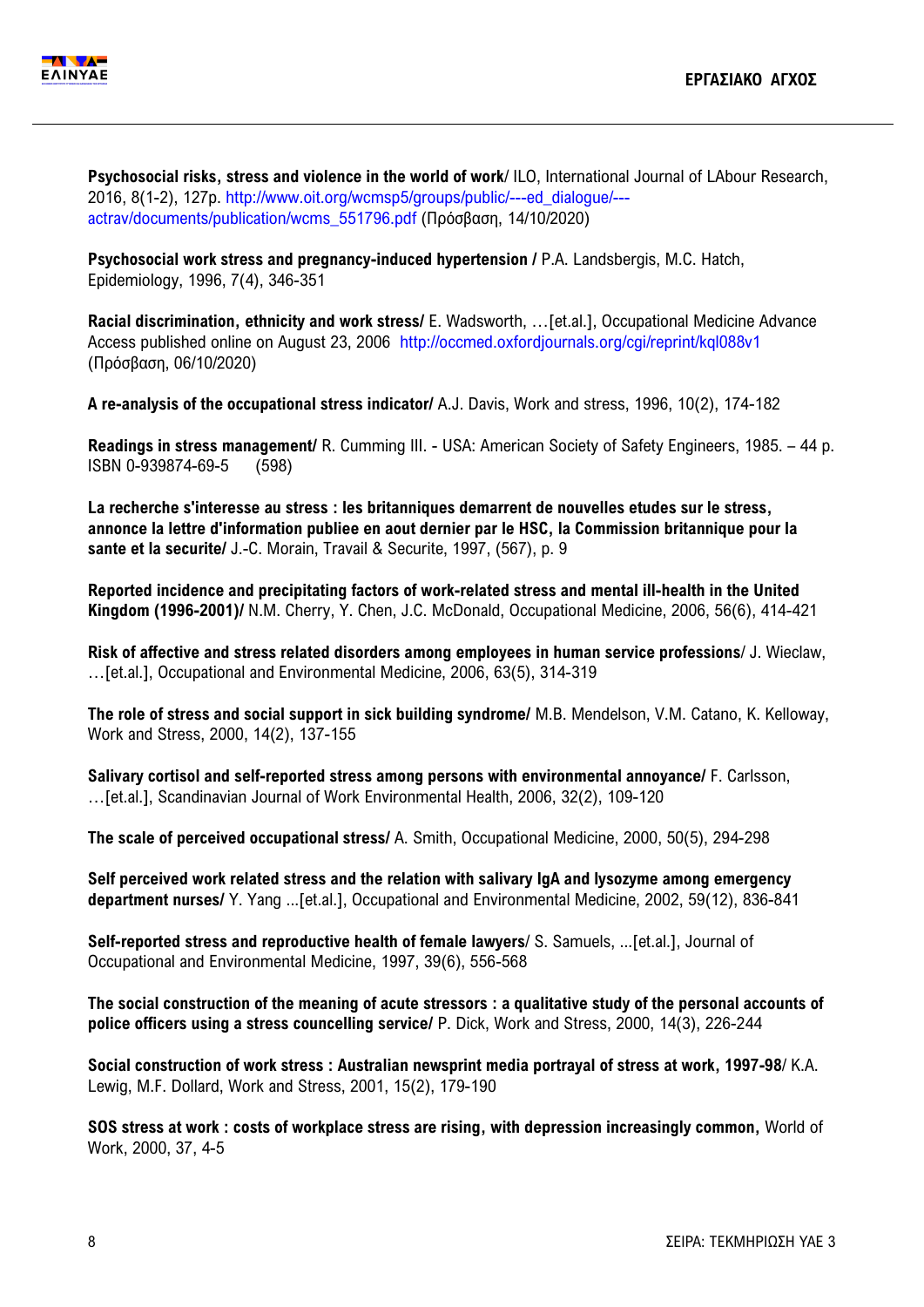

**Statistical considerations in the interpretation of research on occupational stress management interventions/** D. Bunce, K. Stephenson, Work and Stress, 2000, 14(3), 197-212

**Stress : a guide for organisations. As more and more companies are finding out, prevention of physical illness and damage through hazard to their workforce is a cost-effective management technique/** J. Williams, Occupational Health, 1996, 48(7), 240-242

**Stress : what safety practitioners think about/** L. Judge,The Safety and Health Practitioner, 1996,14(4),18-20

**Stress : a guide for organisations/** J. Williams. - 6 p. ( Ειδική συλλογή άρθρων 170)

**Stress and fatigue : their impact on health and safety in the workplace. Information for occupational health professionals, human resource practitioners and others**/ OSH(NZ). - Wellington, NZ : OSH Service, 1998. - 51 p. ISBN 0-477-03604-X (3294)

**Stress and health at work. part 6, Associations between perceived stress and health outsomes,**  Occupational Health Review, 2001, (92), 12-16

**Stress and psychiatric disorder in healtcare professionals and hospital staff/** A. Weinberg, The Lancet, 2000, 355(9203), 533-537

**Stress and shiftwork/** D.M. Morshead, Occupational Health and Safety, 2002, 71(4), 36-38

**Stress and team performance : principles and challenges for intelligent decision aids**/ T. Kontogiannis, [Z.](https://www.sciencedirect.com/science/article/pii/S0925753599000272#!)  [Kossiavelou,](https://www.sciencedirect.com/science/article/pii/S0925753599000272#!) Safety Science, 1999, 33(3), 103-128

**Stress and work-related musculoskeletal disorders of the upper extremities/** M. Aptel and J.C. Cnockaert, TUTB Newsletter, 2002, (19-20), 50-54

**Stress at the workplace**/ WHO [https://www.who.int/occupational\\_health/topics/stressatwp/en/](https://www.who.int/occupational_health/topics/stressatwp/en/) (Πρόσβαση 8/10/2020)

**Stress at work,** Euro Review: on research in health and safety at work, 1997, (1)

**Stress at work : causes, effects and prevention : a guide for small and medium sized enterprises/** L. Levi, M. Kompier. - Luxembourg : Office for Official Publications of the European Communities, 1994. - 72 p. ISBN 92-826-8594-2 (1992, 3207)

**Stress at work : does it concern you?/** L. Lennart, M. Kompier ; EUROFOUND. – Luxembourg : Office for Official Publications of the European Communities, 1994. - 12 p. - (European Foundation for the Improvement of Living and Working Conditions ; 94/21/EN) ISBN 92-826-8607-8 (669)

**Stress at work: factors associated with cognitive disorganization among private sector professionals/** H. Boschi, S. Trenoweth, Z.A. Sheppard, Health Psychology Open, 2017, 4(2), 8 p. [https://www.ncbi.nlm.nih.gov/pmc/articles/PMC5507387/pdf/10.1177\\_2055102917718376.pdf](https://www.ncbi.nlm.nih.gov/pmc/articles/PMC5507387/pdf/10.1177_2055102917718376.pdf) (Πρόσβαση, 30/09/2020)

**Stress at work: management and prevention/** J. Stranks.- Amsterdam : Elsevier : c2005.- x, 232 p. ISBN 0-7506-6542-4 (4781, 5824, 6203, 6204)

**Stress at work : modelling the national costs/** T. Brisco, Occupational Health Review, 1997, 66, 19-21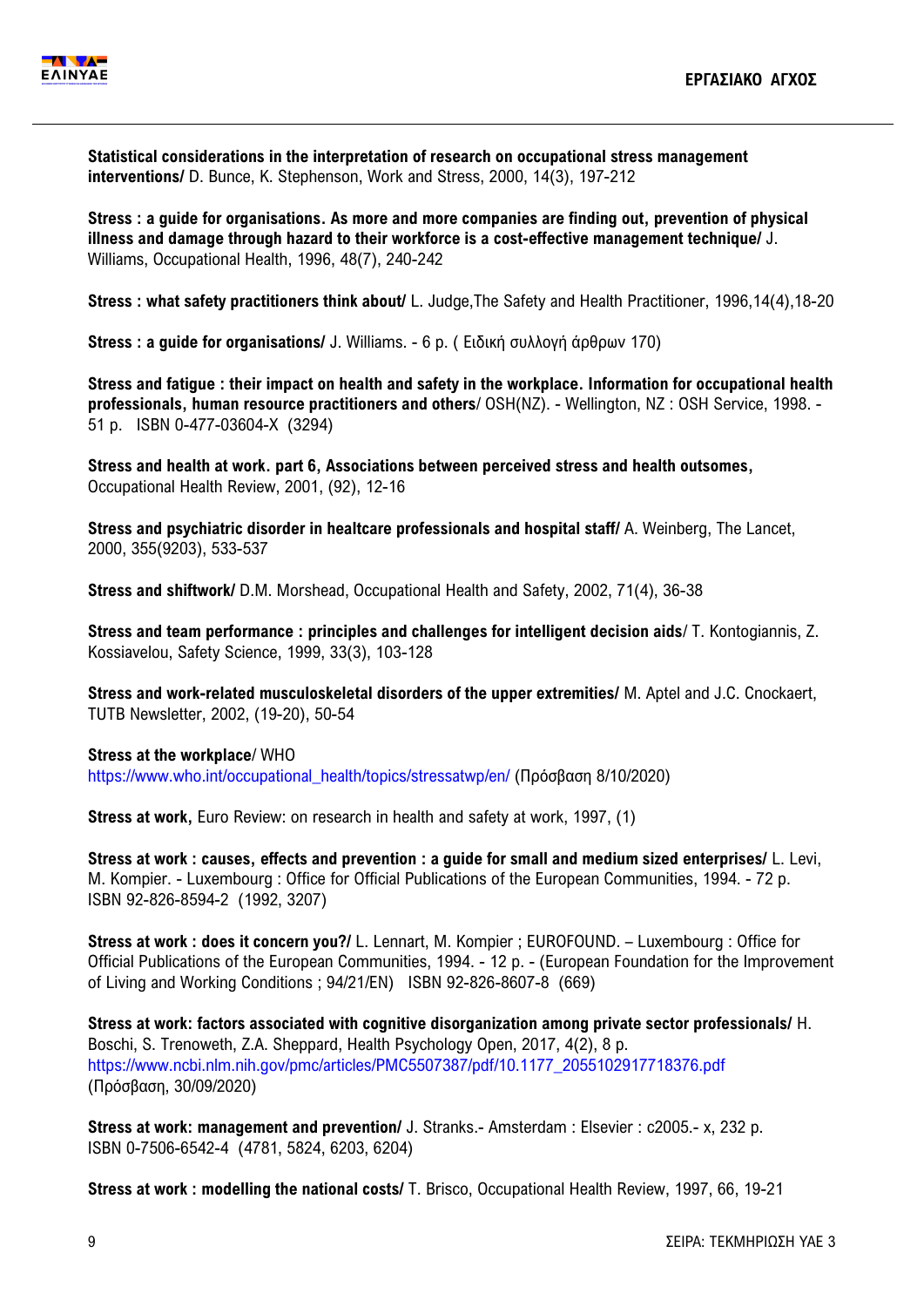

**Stress at work : stress is growing in importance as an issue requiring attention from health and safety managers,** Croner Health and Safety Manager, 1997, (35), p.10

**Stress at work in enlarging Europe = Stress e lavoro nell' Europa in espansione/** ISPESL, WHO.- Rome : ISPESL : WHO, 2004. - 208 p. ISBN 88-89216-03-4 (4672)

**Stress in Great Britain/** O. Tudor, TUTB Newsletter, 2002, (19-20), 26-29

**Stress in health and disease/** B.B. Arnetz, R. Ekman (eds.).- Weinheim : Wiley-VCH, c2006.- xxiii, 410 p. ISBN 978-3-527-31221-4

**Stress in industry : causes, effects and prevention**/ L. Levi. - Geneva : ILO, 1984. - : 70 p.- (Occupational safety and health series / ILO, ISSN 0078-3129 ; 51) ISBN 92-2-103539-5(154)

**Stress management and therapy/** P. Hatchwell, Occupational Health Review, 1995, 56, 26-30

**Stress monitoring in the workplace/** K. Rodahl. - Boca Raton : Lewis Publ., 1994.- 164 p. ISBN 0-87371-655-8 (2236)

**Stress on the road : condition red/** F. Worsford, Health Safety at Work, 1997, 19(3), 14-15

**Stress prevention in Europe : review of trade union activities - obstacles and future strategies/** Th. Koukoulaki, TUTB Newsletter, 2002, (19-20), 4-11

**Stress prevention in Europe : trade union activities = La prevenzione dello stress in Europa : attivita delle organizzazioni sindacali/** Th. Koukoulaki, In : Stress at work in enlarging Europe = Stress e lavoro nell' Europa in espansione / ISPESL, WHO, 2004, 17-27

**Stress prevention in the workplace : assessing the costs and benefits to organisations**/ P. Liukkonen, C.L. Cooper, S. Cartwright. - Luxembourg : [Office for Official Publications of the European Communities,](https://www.preventionweb.net/organizations/3412)1996. viii, 110 p. ISBN 92-827-6503-2 (1994, 2655, 3208)

**Stress professionnel, une multiplicite de facteurs en cause.../** M. Mouse-Amady, Travail & Securite, 1999, (582), 26-37

**Stress the big risk? : how best to tackle the issue of stress in the workplace/** E. Harley, Ηealth and Safety, Aug. 2000, 23-25

**Stress well-being and the framework : the Dutch experience**/ J. Popma. - Brussels : TUTB, 1998. – 29 p. ISBN 2-930003-26-X (3534)

**Stress, work, and pregnancy complications/** D.A. Grimes, Epidemiology, 1996, 7(4), 337-338

**A synthesis of the evidence for managing stress at work : a review of the reviews reporting on anxiety, depression and absenteeism**/ K.S. Bhui, …[et.al.], Journal of Environmental Public Health, 2012, 21 p. <https://www.ncbi.nlm.nih.gov/pmc/articles/PMC3306941/pdf/JEPH2012-515874.pdf> (Πρόσβαση, 04/10/2020)

**Tackling work-related stress/** S. Bristow, Occupational Health Review, 2001, (94), 12-15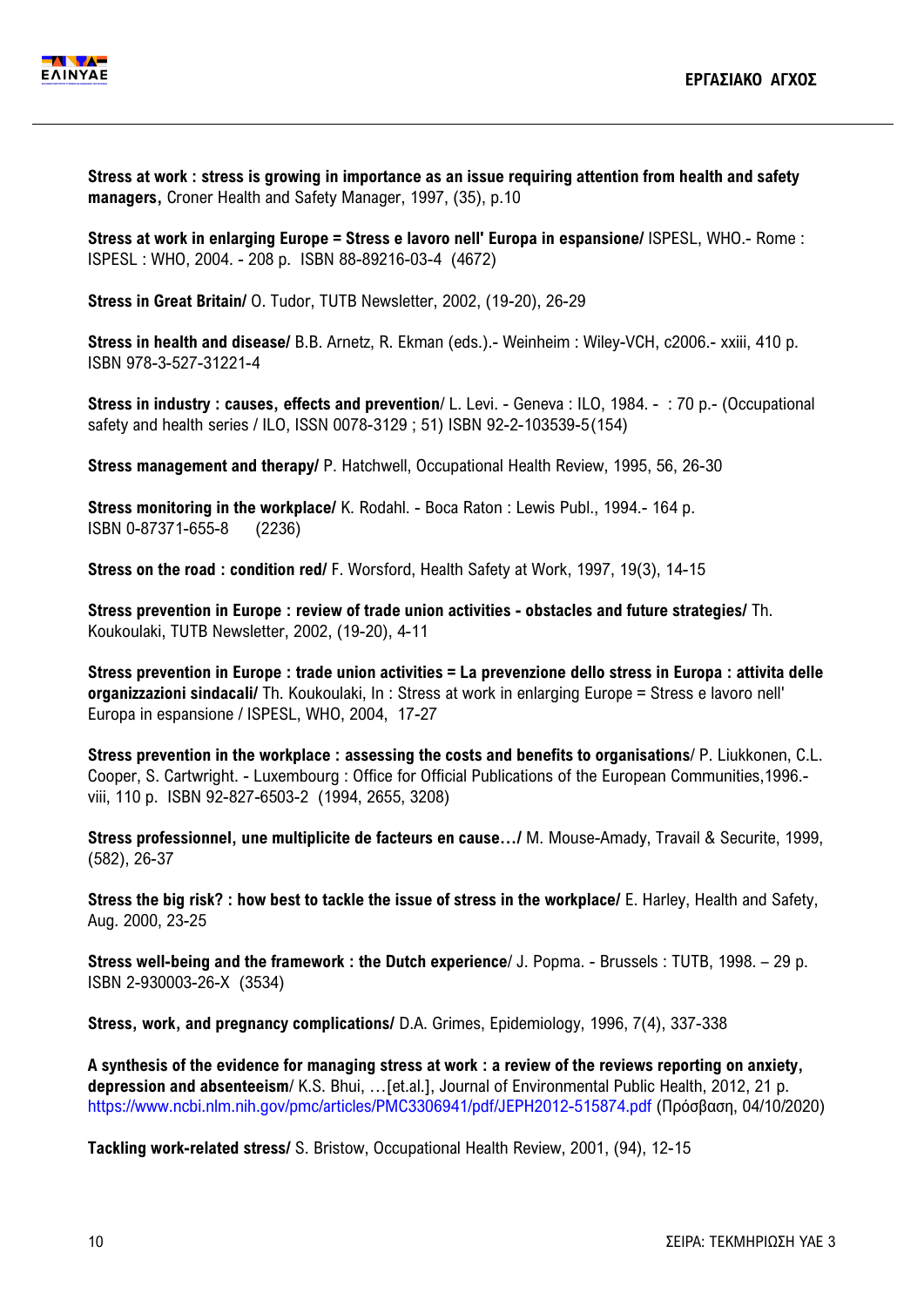

**Testing the Vitamin model of job stress in dutch health care workers/** T. Jeurissen, I. Nyklicek, Work and Stress, 2001, 15(3), 254-264

**Treating work stress: an alternative to workers' compensation/** M. Lehmer, A. Bentley, Journal of Occupational and Environmental Medicine, 1997, 39(1), 63-67

**WebStress: a web interface to explore a multidatabase bibliographic corpus on occupational stress/** S. Jolibois, ...[et al.], Work and Stress, 2000, 14(4), 283-296

**Who beats stress best - and how : in a faster-spinning world, managers are finding new ways to ease stress in workers and themselves. Wisdom comes from surprising sources -like the army-and pays off/** A. Farnham, FORTUNE, Oct. 1991, 107-116

**Why aren't managers concerned about occupational stress?/** K. Daniels, Work and Stress, 1996, 10(4), 352-366

**Is work-associated stress converted into psychological distress among the staff nurses: A hospital-based study**/ A. Davey, …[et.al.], Journal of Family Medicine and Primary Care, 2019, 8(2), 511-516 <https://www.ncbi.nlm.nih.gov/pmc/articles/PMC6436296/> (Πρόσβαση, 04/10/2020)

**Work-related stress and early atherosclerosis/** C. Nordstrom, ...[et.al.], Epidemiology, 2001, 12(2), 180-185

**Work-related stress and musculoskeletal pain among female hospital staff /** S. Svebak, R.J. Mykletun, E. Bru, Work and Stress, 1996, 10(4), 309-321

**Work-related stress, coping resources and heavy drinking in the restaurant business/** K. Kjaerheim, ...[et.al.], Work and Stress, 1997, 11(1), 6-16

**Work stress and patient safety : observer-rated work stressors as predictors of characteristics of safetyrelated events reported by young nurses**/ A. Elfering, N.K. Semmer, S. Grebner, Ergonomics, 2006, 49(5-6), 457-469

**Work stress interventions in hospiral care: effectiveness of the DISCovery method**/ I. Niks, …[et.al.], International Journal of Environmental Research and Public Health, 2018, 15(2), 20 p. <https://www.ncbi.nlm.nih.gov/pmc/articles/PMC5858401/pdf/ijerph-15-00332.pdf>

**Work stress prevention needs of employees and supervisors**/ B.M. Havermans, …[et.al.], BMC Public Health, 2018, 18, 11 p. [https://www.ncbi.nlm.nih.gov/pmc/articles/PMC5963034/pdf/12889\\_2018\\_Article\\_5535.pdf](https://www.ncbi.nlm.nih.gov/pmc/articles/PMC5963034/pdf/12889_2018_Article_5535.pdf) (Πρόσβαση, 30/09/2020)

**The workers guide to stress /** C. Spiers. - 18 p. (Ειδική συλλογή άρθρων 135)

**Working on stress : (european week for safety and health at work 2002),** Magazine of the European Agency for Safety and Health at Work, 2002, (5), 1-28

**Workload transition : implications for individual and team performance /** B.M. Huey, Ch.D. Wickens (eds.) ; Panel on Workload Transition, Committee on Human Factors, Commission on Behavioural and Social Sciences and Education, National Research Council.- Washington, DC : National Academy Press, c1993.- xvi, 284 p.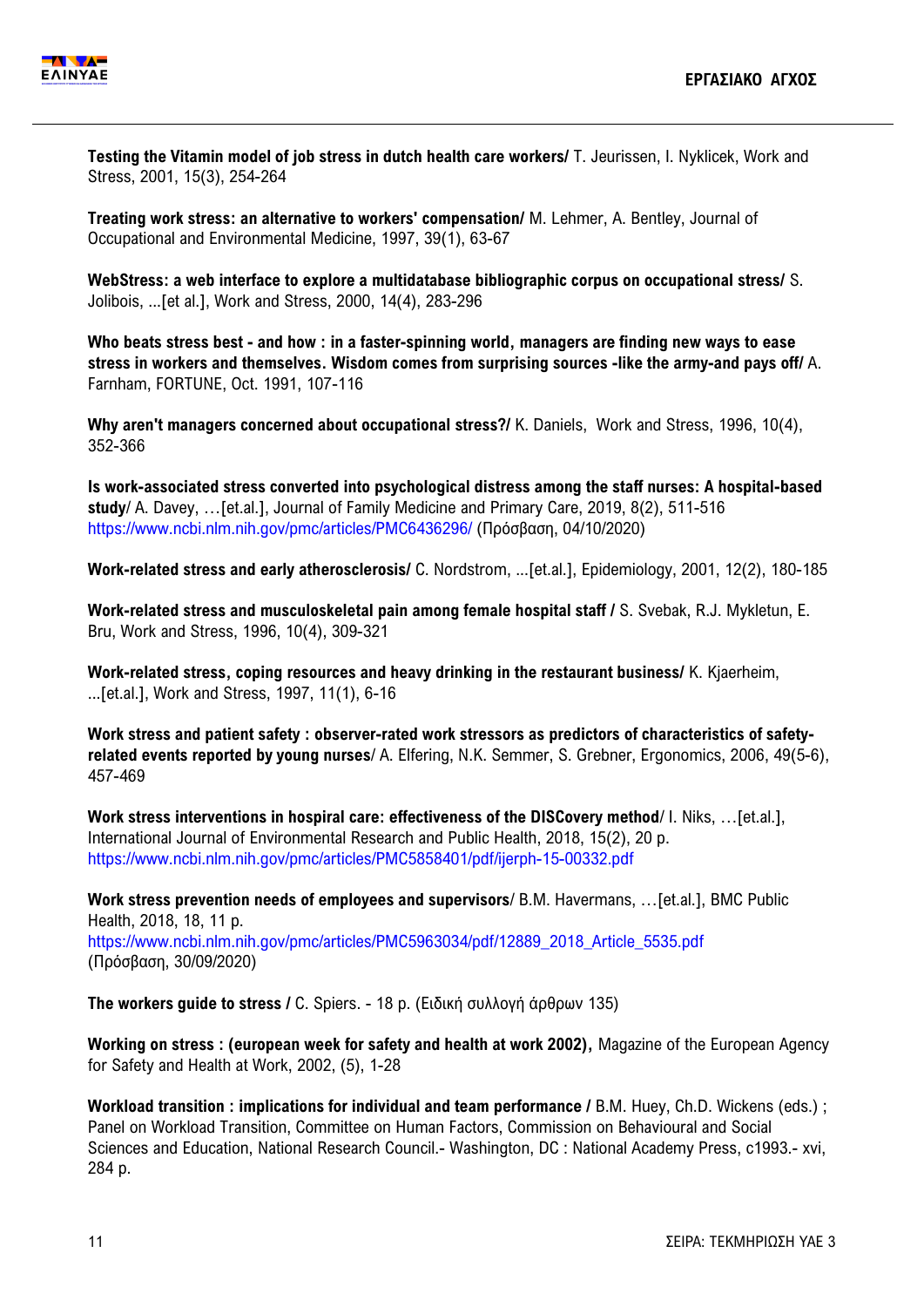

**Workplace stress**/ S.L. Bloom, 2010

<http://sanctuaryweb.com/Portals/0/2010%20PDFs%20NEW/2010%20Bloom%20Workplace%20Stress.pdf> (Πρόσβαση, 05/10/2020)

**Workplace stress: A neglected aspect of mental health wellbeing/** P.K. Maulik, Indian Journal of Medical Research, 2017, 146(4), 441-444 <https://www.ncbi.nlm.nih.gov/pmc/articles/PMC5819024/> (Πρόσβαση, 03/10/2020)

**Workplace trauma : concepts, assessment and intervention/** N.Tehrani.- New York : Brunner-Routledge, c2004.- xvii, 277 p. ISBN 1-58391-876-0

**Stress και εργασία : οι επιπτώσεις στη υγεία των εργαζομένων και στην επιχείρηση και η πρόληψή τους/** Στ. Παπαδόπουλος, Νέα Υγεία, 1999, (24), σ. 8

**Stress και ιδιαίτερο εργασιακό περιβάλλον : η περίπτωση της φυλακής/** Γ. Κουλιεράκης, Νέα Υγεία, 2005, 47, σ.7

**Άγχος και εργασία = Stress and work/** Δ. Γρεβιάς, Ιατρική της εργασίας, 1991, 3(3), σ. 136-144

**Το άγχος στην εργασία : σας αφορά;/** L. Levi, M. Kompier. - Λουξεμβούργο : YEEEK, 1995. - 10 σ. ISBN 92-826-8606-Χ (2527)

**Άγχος που οφείλεται στην εργασία**/ EU OSHA Facts ; 22, 2002 <https://osha.europa.eu/el/publications/factsheet-22-work-related-stress/view> (Πρόσβαση, 29/09/2020)

**Αποτελεσματική διαχείριση εργασιακού στρές = Stress management/** Α.-Στ. Αντωνίου, C.L. Cooper.- Αθήνα : Κλειδάριθμος, c2006.- 366 σ.- (Οργανωσιακή Συμπεριφορά & Διοίκηση Ανθρώπινου Δυναμικού) ISBN 960-209-939-9

**Διερεύνηση του εργασιακού στρες και των στρεσογόνων παραγόντων των εκπαιδευτικών Α/θμιας εκπαίδευσης Βοιωτίας: Ο ρόλος του εργασιακού περιβάλλοντος, οι τρόποι εκδήλωσής άγχους και η διαχείριση του**/ Α. Ζουγανέλη, Σ. Κατσιφή-Χαραλαμπίδη, Κ. Μαστροθανάσης, (3<sup>ο</sup> Επιστημονικό Συνέδριο Πανελλήνιας Ένωσης Σχολικών Συμβούλων – Β΄ τ., 70-81) [https://www.researchgate.net/publication/331585831\\_Diereunese\\_tou\\_ergasiakou\\_stres\\_kai\\_ton\\_stresogono](https://www.researchgate.net/publication/331585831_Diereunese_tou_ergasiakou_stres_kai_ton_stresogonon_paragonton_ton_ekpaideutikon_O_rolos_tou_ergasiakou_periballontos_oi_tropoi_ekdeloses_anchous_kai_e_diacheirise_tou) n paragonton ton ekpaideutikon O rolos tou ergasiakou periballontos oi tropoi ekdeloses anchous kai e diacheirise tou (Πρόσβαση, 29/09/2020)

**Η διεργασία του στρες ως τμήμα της αλληλουχίας ατόμου περιβάλλοντος και η σχέση του με την υγεία και τη λειτουργικότητα/** Ευάγγελος Χ. Καραδήμας, Νέα Υγεία, 2005, 47, σ. 4

**Εκφάνσεις του εργασιακού άγχους στην ψυχική και την σωματική υγεία (έρευνα σε νοσηλευτικό προσωπικό)**/ Ε. Μουστάκα, Ι. Ζάντζος, Θ.Κ. Κωνσταντινίδης.- Αλεξανδρούπολη : ΔΠΘ. Τμήμα Ιατρικής. ΠΜΣ ΥΑΕ, 2010 <http://utopia.duth.gr/~tconstan/pr.diplMoustakaFIN.pdf> (Πρόσβαση, 29/09/2020)

**Εννοιολογικές προσεγγίσεις - διασαφήσεις που αφορούν στο στρες (εργασιακό & οικογενειακό) (Μέρος Α΄)/** Α.-Στ. Αντωνίου, Υγιεινή & Ασφάλεια της Εργασίας, 2002, (12), 9-10

**Επίδραση άγχους και ικανοποίησης στη λειτουργία των επιχειρήσεων/** Δ. Μπουσινάκης, Γ.Ε. Χάλκος, Επιθεώρηση Εργασιακών Σχέσεων, 2006, 42, 43-55

**Οι επιπτώσεις του στρες στην υγεία/** Γ. Τούντας, Νέα Υγεία, 1999, (24), σ. 9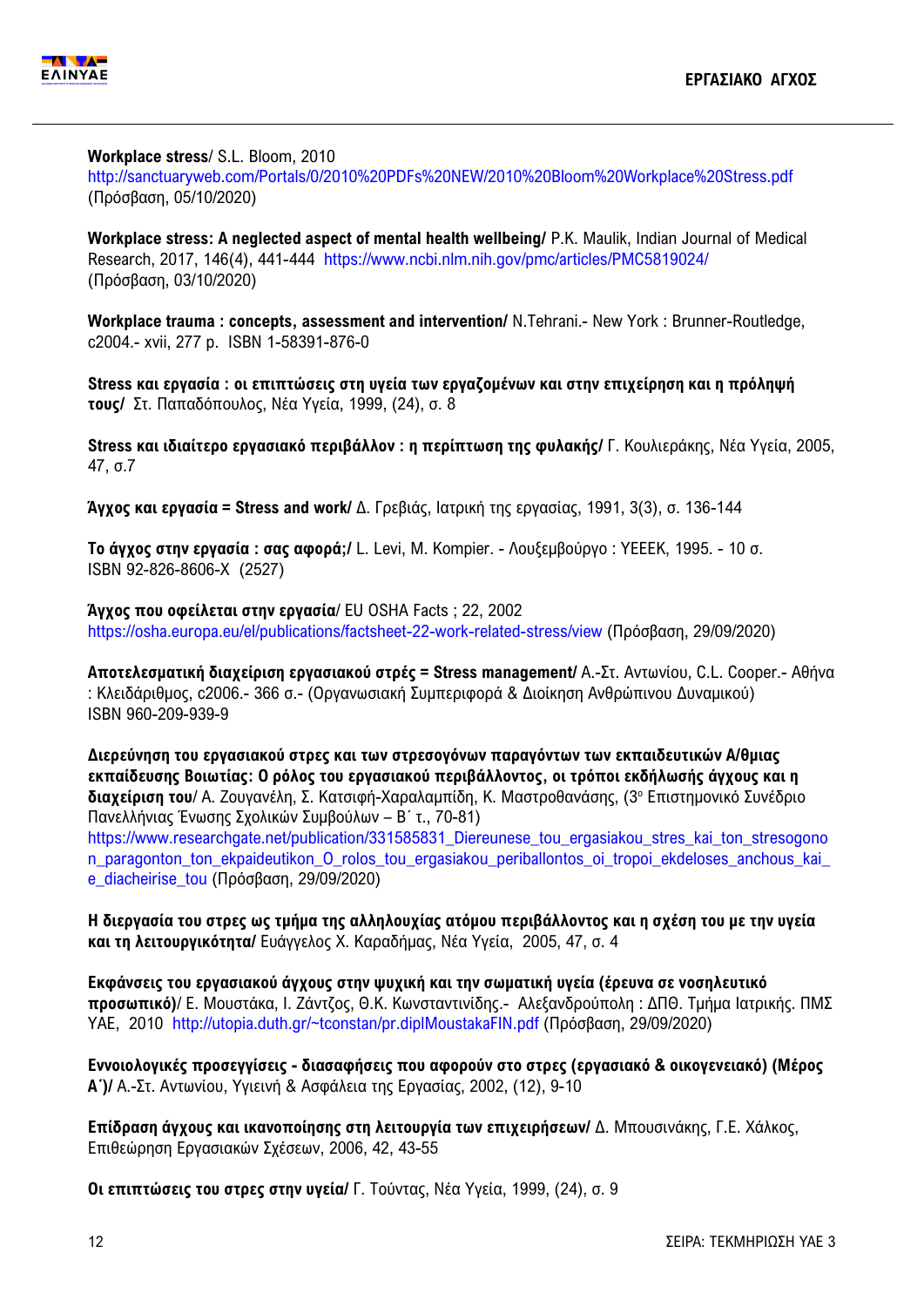

**Εργασιακό άγχος/**Μ. Σχοινά, Δίκτυο Υπηρεσιών Πληροφόρησης και Συμβουλευτικής Εργαζομένων ΙΝΕ, ΓΣΕΕ, 2015<https://www.inegsee.gr/wp-content/uploads/2015/06/ergasiako-agxos.pdf> (Πρόσβαση, 13/10/2020)

**Εργασία χωρίς άγχος, Ευρωπαϊκή εβδομάδα για την ασφάλεια και την υγεία στην εργασία.** Οκτώβριος 2002 (Αφιέρωμα), Ενημερωτικό δελτίο ΤΕΕ, 2002, (2219), 94-100

**Το εργασιακό άγχος και οι επιπτώσεις του στους επαγγελματίες των υπηρεσιών υγείας και ψυχικής υγείας στο Ν. Ηρακλείου**/ Ο. Αθανασίου, Λ. Σερακιώτης, Ε. Σταθάκη.- Ηράκλειο : ATEI Κρήτης. Σχολή Επαγγελμάτων Υγείας και Πρόνοιας. Τμήμα Κοινωνικής Εργασίας, 2007, 211σ. [http://nefeli.lib.teicrete.gr/browse/seyp/ker/2007/AthanasiouOlga,SerakiotisLampros,StathakiEirini/attached](http://nefeli.lib.teicrete.gr/browse/seyp/ker/2007/AthanasiouOlga,SerakiotisLampros,StathakiEirini/attached-document/Athanasiou.2007.pdf)[document/Athanasiou.2007.pdf](http://nefeli.lib.teicrete.gr/browse/seyp/ker/2007/AthanasiouOlga,SerakiotisLampros,StathakiEirini/attached-document/Athanasiou.2007.pdf)

**«Το εργασιακό άγχος ως απόρροια της επικοινωνίας μέσα στον οργανισμό. Μελέτη περίπτωσης: Οι διοικητικοί υπάλληλοι του Τ.Ε.Ι. Αθήνας»/** Δ. Παπαποστόλου.- Αθήνα: Ανώτατο Εκπαιδευτικό Ίδρυμα Πειραιά Τεχνολογικού Τομέα. Σχολή Διοίκησης και Οικονομίας, 2017.- 90 σ. (Διπλωματική εργασία) [http://okeanis.lib.puas.gr/xmlui/bitstream/handle/123456789/3554/FF%20%20DANAE%2029-5-](http://okeanis.lib.puas.gr/xmlui/bitstream/handle/123456789/3554/FF%20%20DANAE%2029-5-2017.pdf?sequence=1&isAllowed=y) [2017.pdf?sequence=1&isAllowed=y](http://okeanis.lib.puas.gr/xmlui/bitstream/handle/123456789/3554/FF%20%20DANAE%2029-5-2017.pdf?sequence=1&isAllowed=y)

**Το εργασιακό άγχος των εκπαιδευτικών της πρωτοβάθμιας εκπαίδευσης**/ Κ. Ροδάτου.- Πάτρα : Ανώτατη Σχολή Παιδαγωγικής και Τεχνολογικής Εκπαίδευσης, 2016.- 57 σ. <http://files.aspete.gr/eppaikpesyp/diplomatikes/2016/2016.kal.rod.pdf.pdf> (Πρόσβαση, 28/09/2020)

**Εργασιακό στρες,** Δράση για Υγιεινή & Ασφάλεια της Εργασίας, Προστασία Περιβάλλοντος, 2002, (122), σ.2

**Εργασιακό στρες : το δεύτερο σε συχνότητα πρόβλημα υγείας,** Βιοτεχνικά θέματα, 2002, (177), σ. 14-15 **Το εργασιακό στρες και η επαγγελματική ικανοποίηση των εκπαιδευτικών ειδικής αγωγής-Τεχνικές διαχείρισης του στρες σε εκπαιδευτικούς**/ Ν.-Θ. Τσαρουχάς, (Πρακτικά Πανελλήνιου Συνέδριου Επιστημών Εκπαίδευσης, Αθήνα, 2019), 826-836

[https://www.researchgate.net/publication/343695538\\_To\\_ergasiako\\_stres\\_kai\\_e\\_epangelmatike\\_ikanopoiese\\_](https://www.researchgate.net/publication/343695538_To_ergasiako_stres_kai_e_epangelmatike_ikanopoiese_ton_ekpaideutikon_eidikes_agoges-Technikes_diacheirises_tou_stres_se_ekpaideutikous) ton ekpaideutikon eidikes agoges-Technikes diacheirises tou stres se ekpaideutikous (Πρόσβαση, 29/09/2020)

**Εργασιακό στρες και η επίδρασή του στην επαγγελματική και προσωπική ζωή των επαγγελματιών υγείας**/ Α. Κοίνης, Μ. Σαρίδη, Το Βήμα του Ασκληπιού, 2014, 13(4), 16 σ. [http://www.vima-asklipiou.gr/volumes/2014/VOLUME%2004\\_14/VA\\_REV\\_1\\_13\\_04\\_14.pdf](http://www.vima-asklipiou.gr/volumes/2014/VOLUME%2004_14/VA_REV_1_13_04_14.pdf) (Πρόσβαση, 29/09/2020)

**Το εργασιακό στρες και η επίδραση του στην επαγγελματική & προσωπική ζωή των επαγγελματιών υγείας**/ Ν. Γεωργούλη.- Χίος : Πανεπιστήμιο Αιγαίου, 2019.- 100 σ. (Διπλωματική εργασία) [https://hellanicus.lib.aegean.gr/bitstream/handle/11610/20580/%CE%9C%CE%95%CE%A4%CE%91%CE%A0%C](https://hellanicus.lib.aegean.gr/bitstream/handle/11610/20580/%CE%9C%CE%95%CE%A4%CE%91%CE%A0%CE%A4%CE%A5%CE%A7%CE%99%CE%91%CE%9A%CE%97%20%CE%95%CE%A1%CE%93%CE%91%CE%A3%CE%99%CE%91.pdf?sequence=1&isAllowed=n) [E%A4%CE%A5%CE%A7%CE%99%CE%91%CE%9A%CE%97%20%CE%95%CE%A1%CE%93%CE%91%CE%A3%C](https://hellanicus.lib.aegean.gr/bitstream/handle/11610/20580/%CE%9C%CE%95%CE%A4%CE%91%CE%A0%CE%A4%CE%A5%CE%A7%CE%99%CE%91%CE%9A%CE%97%20%CE%95%CE%A1%CE%93%CE%91%CE%A3%CE%99%CE%91.pdf?sequence=1&isAllowed=n) [E%99%CE%91.pdf?sequence=1&isAllowed=n](https://hellanicus.lib.aegean.gr/bitstream/handle/11610/20580/%CE%9C%CE%95%CE%A4%CE%91%CE%A0%CE%A4%CE%A5%CE%A7%CE%99%CE%91%CE%9A%CE%97%20%CE%95%CE%A1%CE%93%CE%91%CE%A3%CE%99%CE%91.pdf?sequence=1&isAllowed=n) (Πρόσβαση, 29/09/2020)

**Το εργασιακό στρες στις σύγχρονες επιχειρήσεις**/ Ι. Παναγιωτουνάκος.- Πειραιάς : Πανεπιστήμιο Πειραιά. Τμήμα Οργάνωσης & Διοίκησης Επιχειρήσεων, 2016.- 184 σ. [http://dione.lib.unipi.gr/xmlui/bitstream/handle/unipi/9988/Panagiotounakos\\_Ioannis.pdf?sequence=1&isAllowe](http://dione.lib.unipi.gr/xmlui/bitstream/handle/unipi/9988/Panagiotounakos_Ioannis.pdf?sequence=1&isAllowed=y) [d=y](http://dione.lib.unipi.gr/xmlui/bitstream/handle/unipi/9988/Panagiotounakos_Ioannis.pdf?sequence=1&isAllowed=y) (Πρόσβαση, 29/09/2020)

**Θόρυβος, ψυχολογική πίεσις και εργασία: αναθεώρησις των ψυχολογικκών και κοινωνικών επιδράσεων κατόπιν εκθέσεως των ατόμων εις υψηλόν βαθμόν βιομηχανικού θορύβου εις το βιομηχανικό**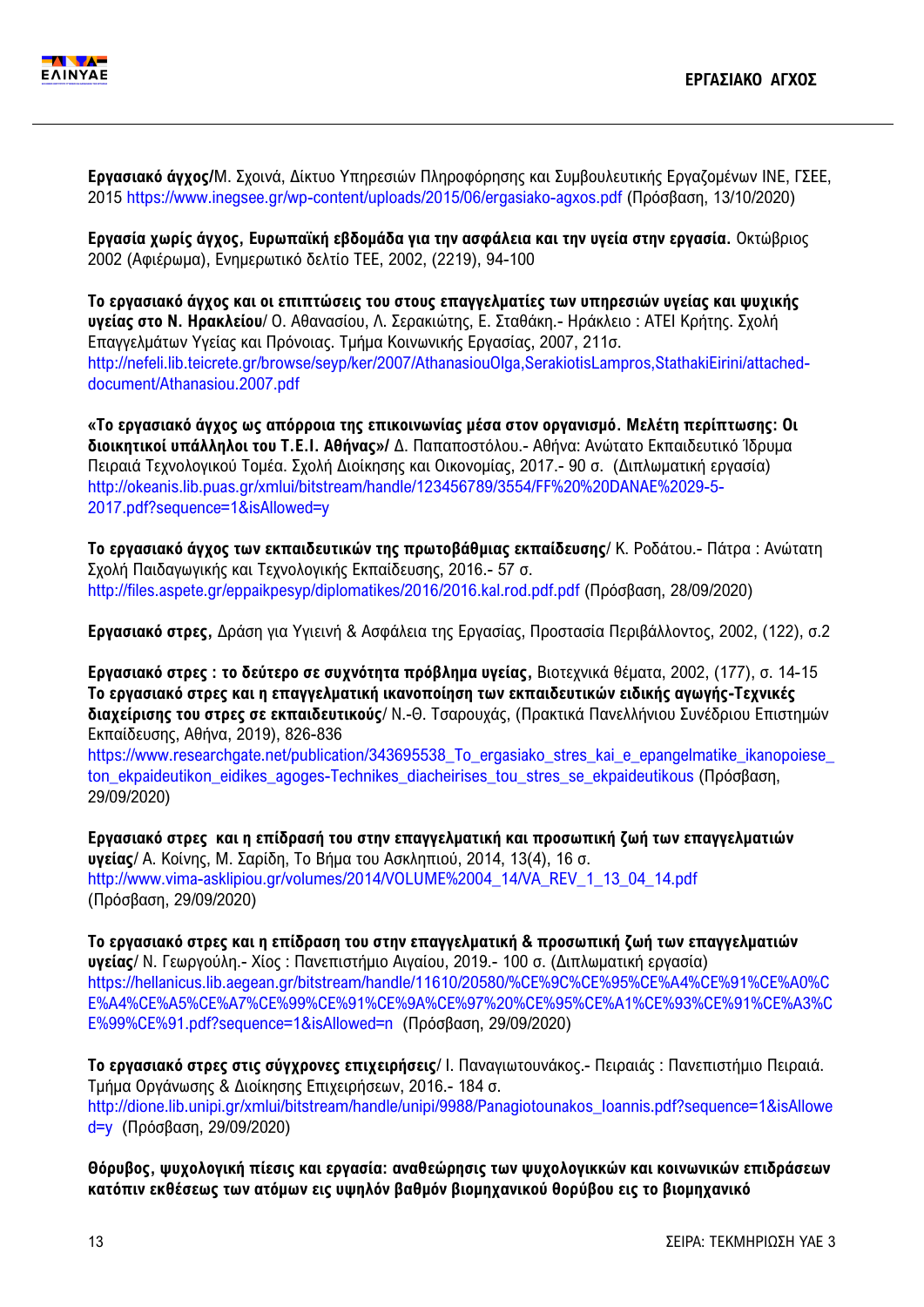

**περιβάλλον της Ιρλανδίας : συνοπτική έκθεση/** H.V. Smith, T. Ronayne, N. J. McDonald. - Ireland : Ευρωπαϊκό Ίδρυμα για την Βελτίωση των Συνθηκών Διαβιώσεως και Εργασίας, 1983. - 7σ. (331.2 ΘΟΡ)

**Κατανοώντας το εργασιακό άγχος/** Γ. Γιαννακούλας, Δημόσιος Τομέας, 2010, (272), 30-31

**Κίνδυνοι για την ασφάλεια των εργαζομένων στο πλαίσιο της αναδιάρθρωσης «Καλλικράτης» και κατευθύνσεις για την πρόληψή τους**/ Θ. Κουκουλάκη, …[κ.ά.].- Αθήνα : ΕΛΙΝΥΑΕ, 2012, 84 σ. ISBN 978- 960-6818-22-6 [https://www.elinyae.gr/ekdoseis/biblia/kindynoi-gia-tin-ygeia-kai-tin-asfaleia-ton-ergazomenon](https://www.elinyae.gr/ekdoseis/biblia/kindynoi-gia-tin-ygeia-kai-tin-asfaleia-ton-ergazomenon-sto-plaisio-tis)[sto-plaisio-tis](https://www.elinyae.gr/ekdoseis/biblia/kindynoi-gia-tin-ygeia-kai-tin-asfaleia-ton-ergazomenon-sto-plaisio-tis) (Πρόσβαση, 11/10/2020)

**Μετάφραση και στάθμιση του εργαλείου μέτρησης του εργασιακού στρες «Job Stress Measure»**/ Β. Σακκέτου.- Αθήνα : ΕΚΠΑ. Ιατρική Σχολή, 2014, 63 σ. (Διπλωματική εργασία) <https://pergamos.lib.uoa.gr/uoa/dl/frontend/file/lib/default/data/1312662/theFile/1312663> (Πρόσβαση, 29/09/2020)

**Μικρές επιχειρήσεις, έναρξη νέων επιχειρήσεων και επαγγελματικό άγχος/** Σ. Λέκκα, A. Griffiths, T. Cox, Επιθεώρηση Εργασιακών Σχέσεων, 1998, (12), 31-43

**Οργανωτική - βιομηχανική ψυχολογία. τ.3, Διεργασίες ομάδας - σύγκρουση - ανάπτυξη και αλλαγή κουλτούρα - επαγγελματικό άγχος/** Α. Κάντας. – 7η εκδ. - Αθήνα : Ελληνικά Γράμματα, 1995. - 126 σ. ISBN 960-344-143-0 (4555)

**Παράγοντες stress στον εργασιακό χώρο: μια εμπειρική προσέγγιση/** Δ. Στυλίδου.- Θεσσαλονίκη : Πανεπιστήμιο Μακεδονίας, 2017 (Διπλωματική εργασία) <https://dspace.lib.uom.gr/bitstream/2159/20934/1/StylidouDimitraMsc2017.pdf.pdf> (Πρόσβαση, 28/09/2020)

**Πηγές εργασιακού στρες**/ Α.-Σ. Αντωνίου, Σ. Δρίβας.- Αθήνα : ΕΛΙΝΥΑΕ, 2007.- 32 σ. ISBN 978-960-7678- 70-6 <https://www.elinyae.gr/sites/default/files/2019-07/STRESS.1232971984750.pdf> (Πρόσβαση, 10/10/2020)

**Η πρόληψη του στρες στην εργασία : με ποιό τρόπο μπορούν τα συνδικάτα να αντιμετωπίσουν το επαγγελματικό στρες : Werner Wilkening**. - Αθήνα : Ομοσπονδία Ασφαλιστικών Συλλόγων Ελλάδος, 1995 Ιούνιος.- 78 σ. (1096, 1056)

**Το στρες : θέμα επείγον,** Δελτίο Πανελλήνιου Συλλόγου Διπλωματούχων Μηχανολόγων Ηλεκτρολόγων, Οκτ.1994, 28-29 ( Ειδική συλλογή άρθρων 34)

**Στρες και εργασιακή ανασφάλεια/** Χ. Βαλαβάνης.- Θεσσαλονίκη: ΑΠΘ. Σχολή Οικονομικών και Πολιτικών Επιστημών, 2020.- 69 σ.

**Στρεσογόνα γεγονότα ζωής, επιτάχυνση της σμίκρυνσης των τελομερών και πρόωρη γήρανση/** Φ. Αναγνωστόπουλος, Νέα Υγεία, 2005, 47, σ.5

**Το κόστος του στρες,** Δράση για Yγιεινή και Aσφάλεια της Eργασίας, Προστασία Περιβάλλοντος, 2002, (122), σ. 3

**Το σύνδρομο "Mobbing" στην εργασία/** Σ. Δρίβας, Διυλιστήρια και χημικές βιομηχανίες, Σεπτ.-Οκτ. 2002, 8-9

**Το φαινόµενο του εργασιακού άγχους και η σχέση του µε την οργανωσιακή δέσµευση και µε τις αντιπαραγωγικές συµπεριφορές στην εργασία**/ Α. Αλεξάκης.- Σχολή Διοίκησης και Οικονομίας, 2018.- 107σ. (Διπλωματική εργασία) <http://okeanis.lib2.uniwa.gr/xmlui/handle/123456789/4205> (Πρόσβαση, 28/09/2020)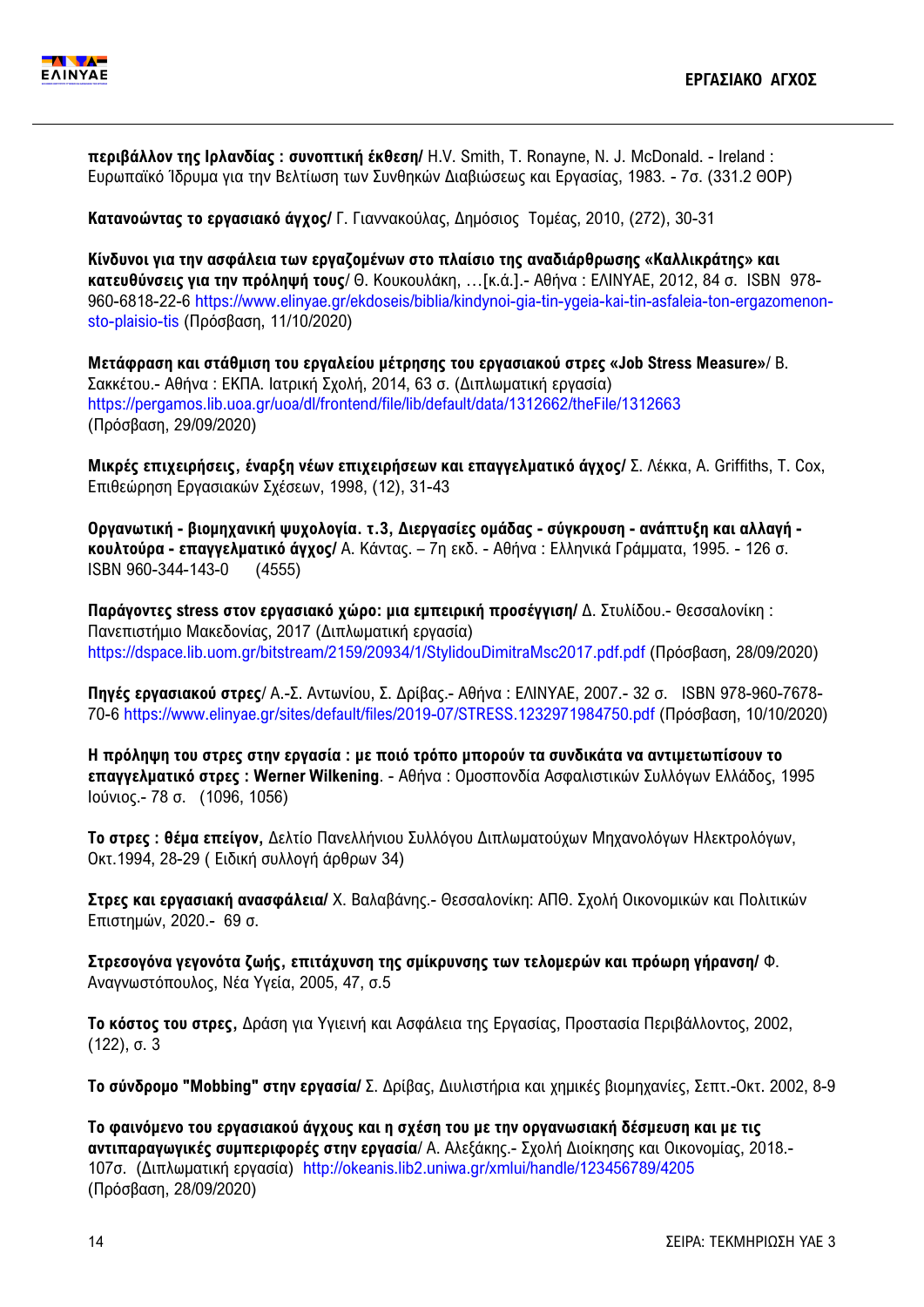

**Ψυχοκοινωνικοί κίνδυνοι και άγχος στην εργασία**/ Ευρωπαϊκός Οργανισμός για την Ασφάλεια και την Υγεία στην Εργασία <https://osha.europa.eu/el/themes/psychosocial-risks-and-stress> (Πρόσβαση, 28/09/2020)

**Ψυχοκοινωνικοί κίνδυνοι στην εργασία – Η πανευρωπαϊκή εκστρατεία της SLIC 2012**/ Μ. Δεληχάς, Δ. Τούκας, Α. Καραγεωργίου, Υγιεινή και Ασφάλεια της Eργασίας, 2013, 55, 7-14 <https://www.elinyae.gr/sites/default/files/2019-07/teuxos%2055.1391156873984.pdf> (Πρόσβαση, 11/10/2020)

**Το ψυχολογικό στρες κατά την εργασία μπορεί να βλάψει τη σωματική υγεία : από νέες έρευνες διαπιστώνεται για πρώτη φορά στη Δανία, ότι το ψυχολογικό εργασιακό περιβάλλον επιδρά ποικιλοτρόπως στην υγεία του εργαζομένου**/ N.S. Overgaards, JANUS, 1997, (25), 16-17

**Ψυχοσωματική υγεία και εργασιακό στρες των εργαζομένων σε ελληνικά νοσοκομεία/** Α.-Σ. Αντωνίου, Χ. Τζαβάρα, Νέα Υγεία, 2005, 47, σ. 8

# **ΧΡΗΣΙΜΕΣ ΔΙΑΣΥΝΔΕΣΕΙΣ** (Πρόσβαση, 08/10/2020)

## **European Agency for Occupational Safety and Health (EU-OSHA )**

Psychosocial risks and stress at work <https://osha.europa.eu/en/themes/psychosocial-risks-and-stress>

E-guide to managing stress and psychological risks <https://osha.europa.eu/en/tools-and-resources/e-guides/e-guide-managing-stress-and-psychosocial-risks>

#### **Health & Safety Executive (HSE)**

Stress at work [https://www.hse.gov.uk/search/search](https://www.hse.gov.uk/search/search-results.htm?gsc.q=work%20stress#gsc.tab=0&gsc.q=work%20stress&gsc.page=1)[results.htm?gsc.q=work%20stress#gsc.tab=0&gsc.q=work%20stress&gsc.page=1](https://www.hse.gov.uk/search/search-results.htm?gsc.q=work%20stress#gsc.tab=0&gsc.q=work%20stress&gsc.page=1)

#### **European Trade Union Confederation (ETUC)**

An ETUC resolution on actions for combatting stress and eliminating psychosocial risks in the workplace: putting an EU Directive on the agenda [https://www.etuc.org/en/document/etuc-resolution-actions-combatting-stress-and-eliminating-psychosocial](https://www.etuc.org/en/document/etuc-resolution-actions-combatting-stress-and-eliminating-psychosocial-risks-workplace)[risks-workplace](https://www.etuc.org/en/document/etuc-resolution-actions-combatting-stress-and-eliminating-psychosocial-risks-workplace)

#### **Centers for Disease Control and Prevention CDC/NIOSH**

Stress at work <https://www.cdc.gov/niosh/topics/stress/>

**Canadian Centre for Occupational Health and Safety (CCOHS)**